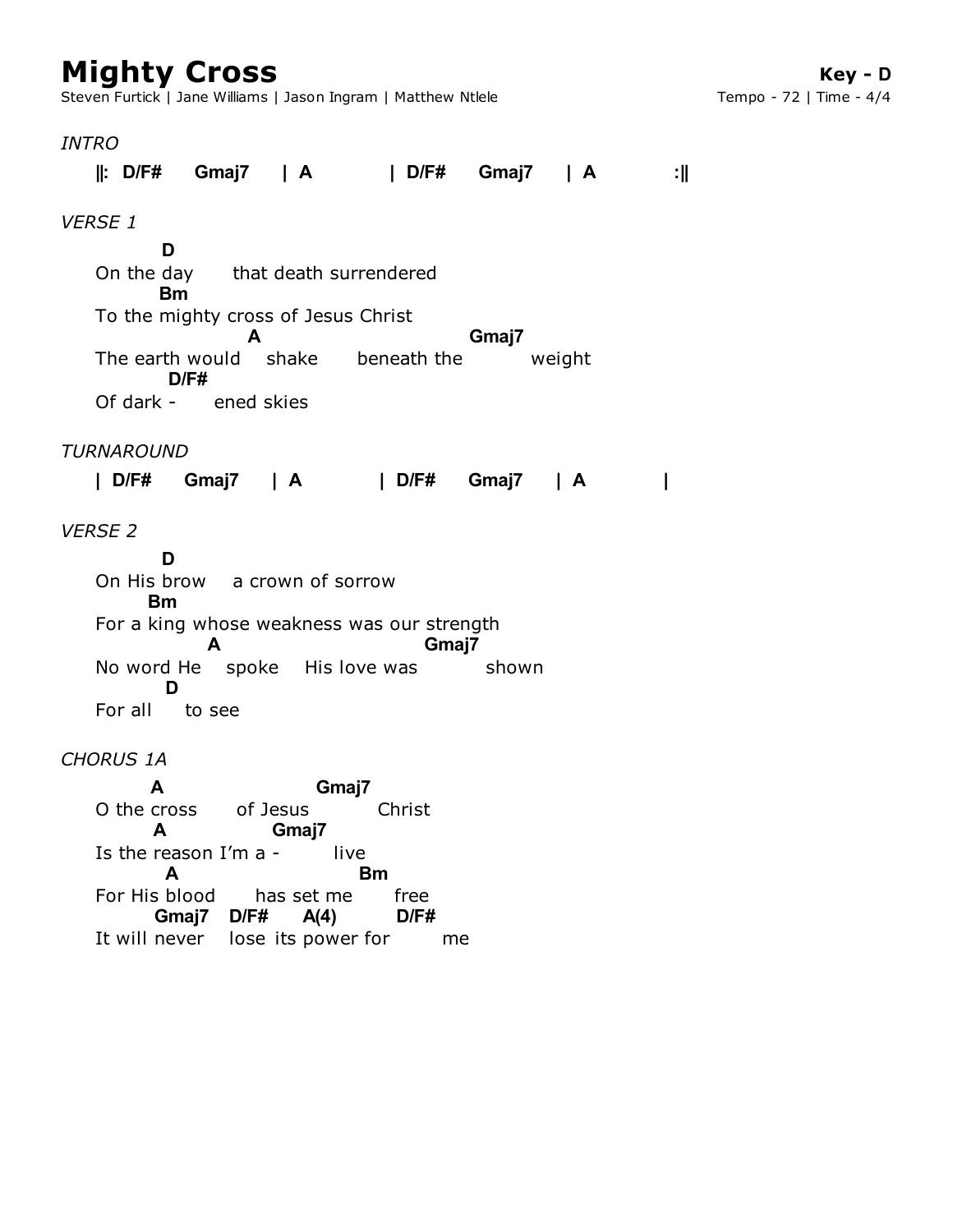*VERSE 3*

Now the dawn of resurrection Floods the night as hope prevails to shine Salvation wakes our chains to break And we arise **D Bm A D/F# Gmaj7 D**

# *CHORUS 1B*

O the cross of Jesus Christ Is the reason I'm a - live has set me free It will never lose its power for me It will never lose its power for me O the cross **A D/F# G A/C# D G** For His blood **A Bm** *(1st Ending)* **G D/F# A D** *(2nd Ending)* **G D/F# A Bm** *(To Ending)*

### *BRIDGE*

Halle - lujah halle -Christ my victo - ry Halle - lujah halle -It is won for me **D/F# G D/A** halle - lujah **A(4) G Bm7 A(4) D/F# G D/A** halle - lujah **A(4) G A(4) D**

# *TURNAROUND*

**||: D/F# Gmaj7 | A | D/F# Gmaj7 | A :||**

# *VERSE 4*

On the day He comes in glory To re - veal the fullness of His reign All hearts will bow be - fore the sound Of Je - sus' name **D Bm A D/F# Gmaj7 D**